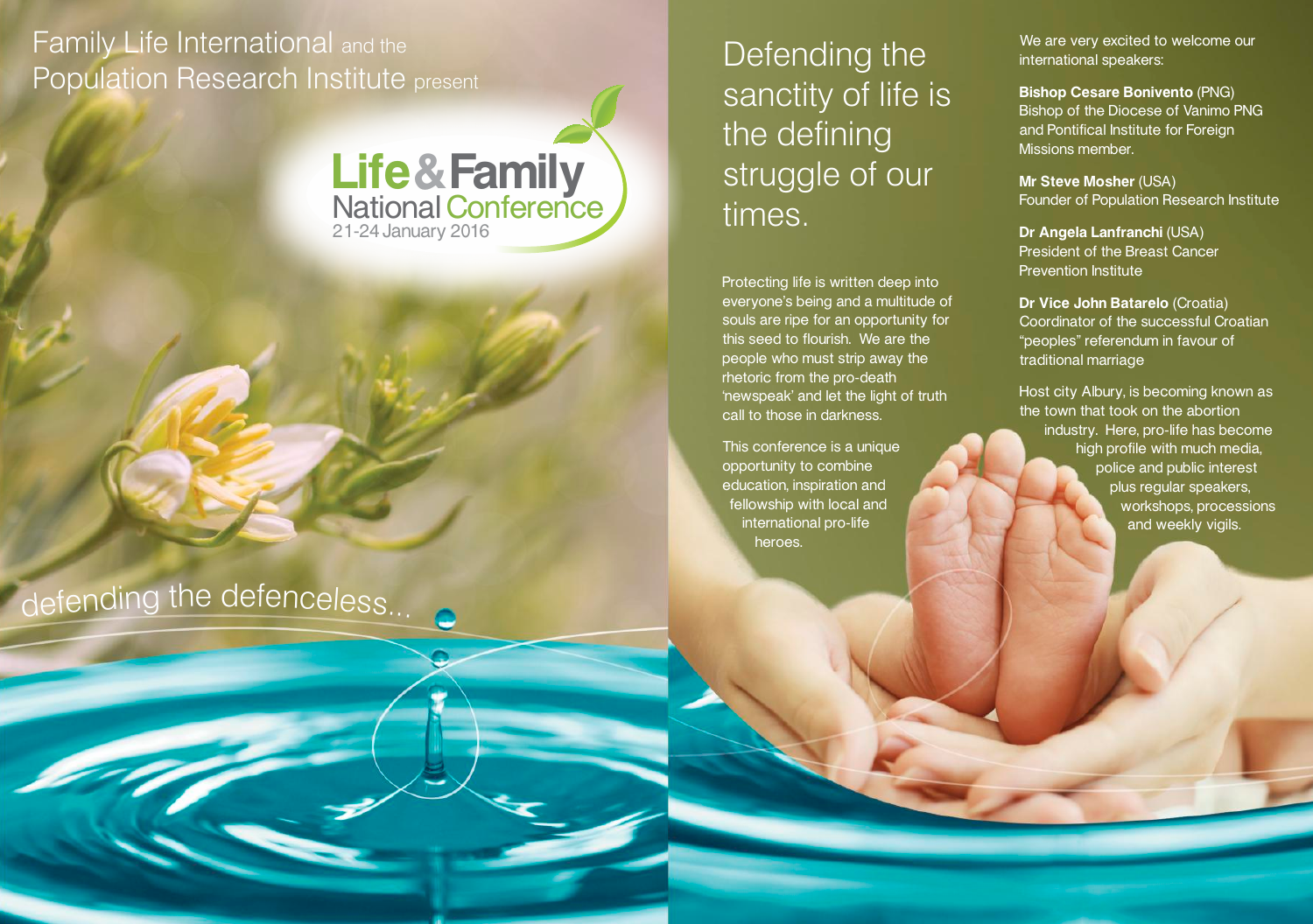# defending the defenceless...

# Topics will include

6 Anti Discrimination Laws used to Silence Dissent from Popular Ideology • Campaigning for the Faith and Family - Defence of Traditional Marriage • Reason and Law: the Contemporary Debate About Marriage • Synod on the Family - Impact of the Statement of Conclusions Latest Gardasil Updates  $\bullet$  The Helpers Vigils - Faithful Witness for Life 6 Breast Cancer Prevention & Abortion - Breast Cancer Link  $\triangle$  Abortion and Euthanasia  $\triangle$  Population issues

and many others!

### Archbishop Julian Porteous

Catholic Archbishop of Hobart, Tasmania since 2013. He was previously Auxiliary Bishop of Sydney, Australia and Episcopal Vicar for Renewal and Evangelisation. He served as Rector of the Seminary of the Good Shepherd, Sydney from 2002 to 2008. He has been an advocate of John Paul II's New Evangelisation and 40 Days For Life campaigns. We are proud to have Archbishop Porteous as Patron of FLI.

#### Bishop Cesare Bonivento (PNG)

Bishop Bonivento is an Italian by birth, a Missionaries of the Sacred Heart religious and Pontifical Institute for Foreign Missions member. His diocese of Vanimo is the only diocese in PNG with a minor and major seminary. He is the author of the book "The Celibate Priesthood - an Institution of the Church or an Apostolic Tradition?" and he will speak about the impact of the Statement of Conclusions from the recent Synod on the Family.

#### Mr Steve Mosher (USA)

As an agnostic and pro-choice sociologist undertaking a doctoral thesis at Stanford University, Steve Mosher had a major conversion in 1979 following his ground breaking study of life in a rural Chinese village. His first hand observations of China's one-child policy saw him denounced by the Chinese Government as a spy and led him to the founder of HLI, Fr Paul Marx and to his conversion. Steve is a world renowned expert on population issues and works to expose the myth of overpopulation.

#### Dr Angela Lanfranchi (USA)

Angela is a breast cancer surgeon practicing since 1984, a clinical assistant professor of surgery, a Fellow of the American College of Surgeons, and certified by the American Board of Surgery. She is president of the Breast Cancer Prevention Institute, and has traveled internationally speaking about breast cancer risks, including its association with induced abortion and hormonal contraceptives. She has authored many articles on abortion, breast cancer, hormonal contraceptive risks and informed consent.

#### Vice John Batarelo (Croatia)

Born and educated in Sydney, Vice moved to Zagreb, Croatia in 1990 and completed a PhD in sociology. He is well known in Croatia as the head of the NGO "Vigilare" which ran a campaign gathering 750,000 signatures in 15 days for a referendum on "same sex" marriage. The subsequent referendum was the first successful "peoples" vote in favour of traditional marriage! Vice works for the Office for Family Life for the Archdiocese of Zagreb, teaches part time about Family and Marriage and is married with three children.

#### Sr Yvonne Berecry

A Daughter of Our Lady of the Sacred Heart religious, Sr Yvonne trained as a nurse, midwife and then nurse education, spending time in NT and Papua New Guinea. She has worked as a parish assistant, Hospital chaplain and in aged care for religious. She attends prayer vigils in Sydney with the Helpers of God's precious Infants.

#### Rev Dr Peter Murphy

Fr Murphy completed his Doctorate in Moral Theology in Rome whilst working for the Holy See. He is a lecturer in Moral Theology at Vianney College and is currently Parish Priest of Holy Spirit Parish, Lavington.

### Fr Terence Mary Naughtin

Fr Terence Mary Naughtin is a Conventual Franciscan Friar and an experienced public speaker. He has a particular interest in the relationship between the sanctity of life and the worship of God.

#### Mr Bernard Gaynor

Former Army Major Bernard Gaynor served in Afghanistan and was discharged after complaining of military personnel marching in uniform in Sydney's Gay Mardi Gras. The NSW Anti Discrimination Commission dismissed a litany of complaints against him in 2015. He is married with seven children and runs an online blog site.

#### Mr Michael McAuley

Michael has practised as a Sydney Barrister for over 25 years. He has Bachelor of Arts and Bachelor of Law degrees and a Masters of Bioethics from the John Paul II Institute for Marriage and Family, Melbourne. Michael is president of the St Thomas More Society.

#### Mr Eamonn Keane Eamonn Keane is a school teacher and is

currently the head of social sciences at Redfield College, Dural. He has given lectures and published books and magazine articles on various aspects of Catholic faith throughout Australia and overseas.

#### Dr Deirdre Little

Dr Little is a practising GP Obstetrician. Deirdre has written various articles and given presentations on the important area of prenatal screening and the associated moral issues. Deirdre is an expert on problems related to the Gardasil vaccine.

#### Dr John Obeid

Dr Obeid is a Senior Staff Specialist in Geriatric Medicine and Stroke at Blacktown. His special interests are delirium, dementia, stroke and Parkinson's disease. He is passionate about improving the quality of care given to older people and promoting the rights and dignity of the aged.

#### Dr Wanda Skowronska

Dr Wanda Skowronska is a registered psychologist and has experience with pregnancy and post-abortion counselling. She is guest lecturer at the John Paul II Institute in Melbourne. Wanda's special pro-life focus is spiritual adoption of the unborn.

# Conference Program

All sessions are held at Lake Hume Resort unless noted otherwise

| <b>Thursday 21 January</b>                                |                                                                          |  |  |  |  |  |
|-----------------------------------------------------------|--------------------------------------------------------------------------|--|--|--|--|--|
| $4:00 - 5:30$ pm                                          | <b>Conference Registration</b>                                           |  |  |  |  |  |
| $6:00$ pm                                                 | Opening Mass - Lake Hume Resort Chapel                                   |  |  |  |  |  |
| $7:30$ pm                                                 | <b>BBQ Dinner</b><br>Welcoming Address - Archbishop Julian Porteous      |  |  |  |  |  |
| <b>Friday 22 January</b>                                  |                                                                          |  |  |  |  |  |
| $7:00$ am                                                 | Holy Mass - Lake Hume Resort Chapel                                      |  |  |  |  |  |
| $8:00 - 9:00$ am                                          | <b>Conference Registration</b>                                           |  |  |  |  |  |
| $9:00 - 10:00$ am<br>10:15 - 10:45 am<br>11:00 - 12:00 pm | Session 1 (two streams)<br><b>Morning Tea</b><br>Session 2 (two streams) |  |  |  |  |  |
| 12:15 - 1:45 pm                                           | Lunch - Lake Hume Resort Dining Room                                     |  |  |  |  |  |
| $2:00 - 3:00$ pm<br>$3:15 - 3:45$ pm<br>$4:00 - 5:00$ pm  | Session 3 (two streams)<br>Afternoon Tea<br>Session 4 (two streams)      |  |  |  |  |  |
|                                                           | Disabel - Letre Human Depart Dision Depu                                 |  |  |  |  |  |

6:30 pm Dinner - Lake Hume Resort Dining Room After Dinner Address - Mr Steve Mosher

#### **Saturday 23 January**

| $7:00$ am                                                 | Holy Mass - Lake Hume Resort Chapel                                                                  |  |  |
|-----------------------------------------------------------|------------------------------------------------------------------------------------------------------|--|--|
| $8:00 - 8:30$ am                                          | <b>Conference Registration</b>                                                                       |  |  |
| $8:30 - 9:30$ am<br>$9:45 - 10:15$ am<br>10:30 - 11:30 am | Session 5 (two streams)<br><b>Morning Tea</b><br>Session 6 (two streams)                             |  |  |
| $11:45 - 1:15$ pm                                         | Lunch - Lake Hume Resort Dining Room                                                                 |  |  |
| $1:30 - 2:30$ pm<br>$2:45 - 3:15$ pm<br>$3:30 - 4:30$ pm  | Session 7 (two streams)<br>Afternoon Tea<br>Session 8 (two streams)                                  |  |  |
| 6:30 pm                                                   | Conference Gala Dinner - Commercial Club Albury<br>After Dinner Address - Archbishop Julian Porteous |  |  |
| <b>Sunday 24 January</b>                                  |                                                                                                      |  |  |

| $\sqrt{2}$         |                                                   |  |  |  |  |
|--------------------|---------------------------------------------------|--|--|--|--|
| $8:45 - 10:45$ am  | <b>Panel Discussion</b>                           |  |  |  |  |
|                    | 11:00 am   Closing Mass - Lake Hume Resort Chapel |  |  |  |  |
| $12:00 \text{ pm}$ | Optional BBQ lunch (pay on the day)               |  |  |  |  |

This program may be subject to changes. Check our website for latest information.







![](_page_1_Picture_43.jpeg)